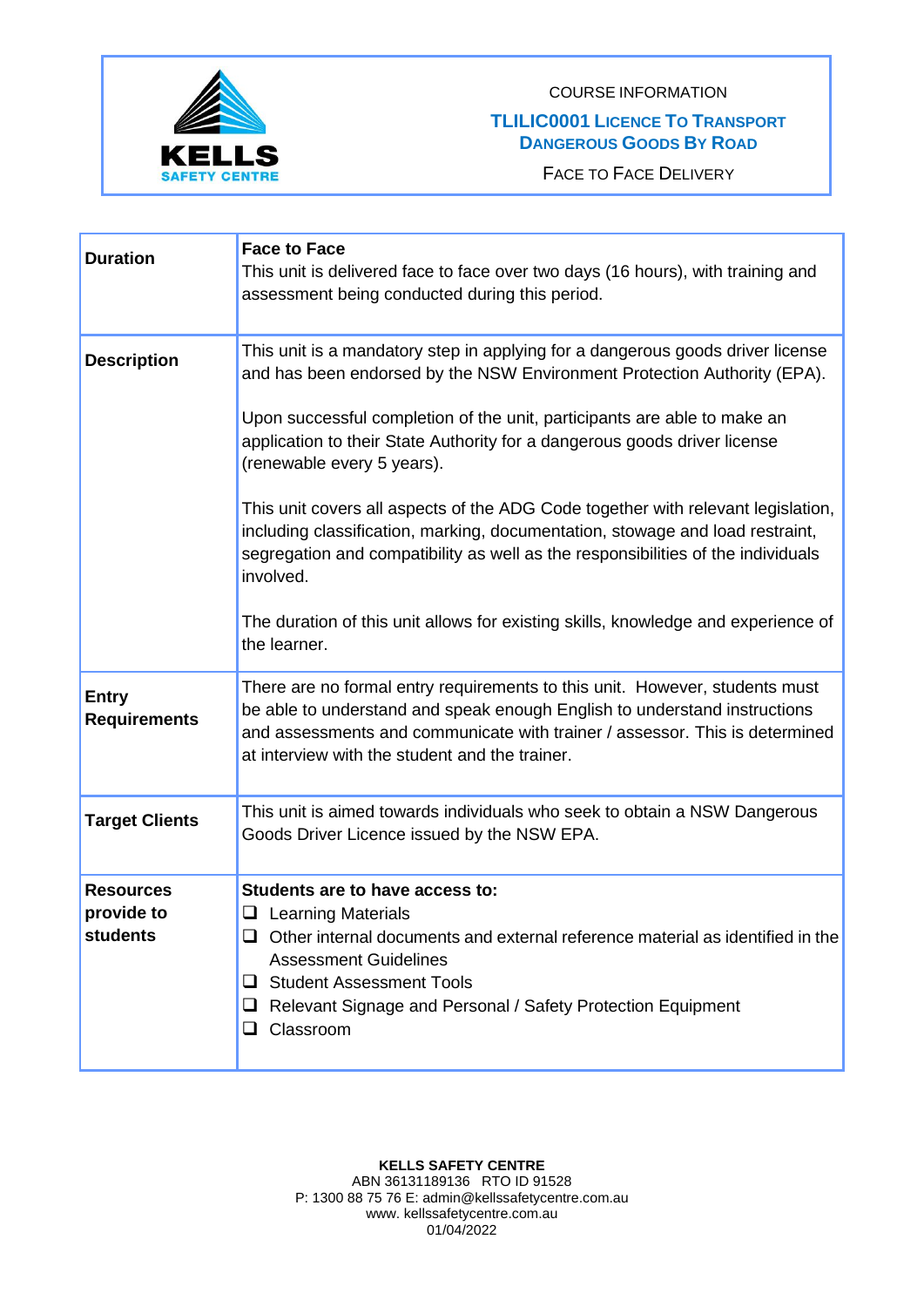



FACE TO FACE DELIVERY

| <b>Trainer</b><br><b>Requirements</b>                                          | TAE40110 Certificate IV in Training and Assessment or equivalent<br>٠<br>TLILIC0001 Licence to transport dangerous goods by road<br>$\bullet$<br>Minimum 5 year's relevant dangerous goods industry and operational<br>$\bullet$<br>experience<br><b>Current Industry experience</b><br>$\bullet$<br>Professional development plan in place<br>$\bullet$                                                                                                         |
|--------------------------------------------------------------------------------|------------------------------------------------------------------------------------------------------------------------------------------------------------------------------------------------------------------------------------------------------------------------------------------------------------------------------------------------------------------------------------------------------------------------------------------------------------------|
| Licensing,<br>legislative,<br>regulatory or<br>certification<br>considerations | The delivery of this unit is subject to a licensing agreement with the NSW<br>Environmental Protection Agency.<br>Completion of this unit will entitle a student to apply for and obtain a NSW<br>Dangerous Goods Driver Licence.                                                                                                                                                                                                                                |
| Unit<br><b>Requirements</b>                                                    | To attain TLILIC0001 Licence to transport dangerous goods by road, students<br>must be deemed competent in all summative assessment tasks contained in<br>the Mandatory Assessment Instrument (MAI). Upon successful completion of<br>this unit, students will receive a Statement of Attainment for the unit<br>TLILIC0001 Licence to transport dangerous goods by road.                                                                                        |
| <b>Delivery</b><br><b>Strategies</b>                                           | Students will undertake this unit in a face to face environment by attending a<br>two day (16 hour) workshop consisting of blended training and assessment<br>delivered by an appropriately qualified trainer.<br>During a brief induction, students are given the unit learning material covering<br>the underpinning knowledge of the unit of competency as well as a reference<br>guide on where further information and current legislation can be obtained. |
| <b>Assessment</b><br><b>Strategy &amp;</b><br><b>Evidence</b><br>Gathering     | During delivery of this unit, students undertake formative assessment activities to<br>ensure they are developing a correct understanding of the content being delivered.<br>This may be through multiple choice, true/false questioning or short answer<br>questioning.                                                                                                                                                                                         |
|                                                                                | Competency determination is based on the MAI, in workbook format, that is<br>completed both throughout and at the end of the two day workshop as an open<br>book exam. Should a student be unsuccessful in completing the MAI, they may<br>appeal the decision within one week of competency determination being made.                                                                                                                                           |